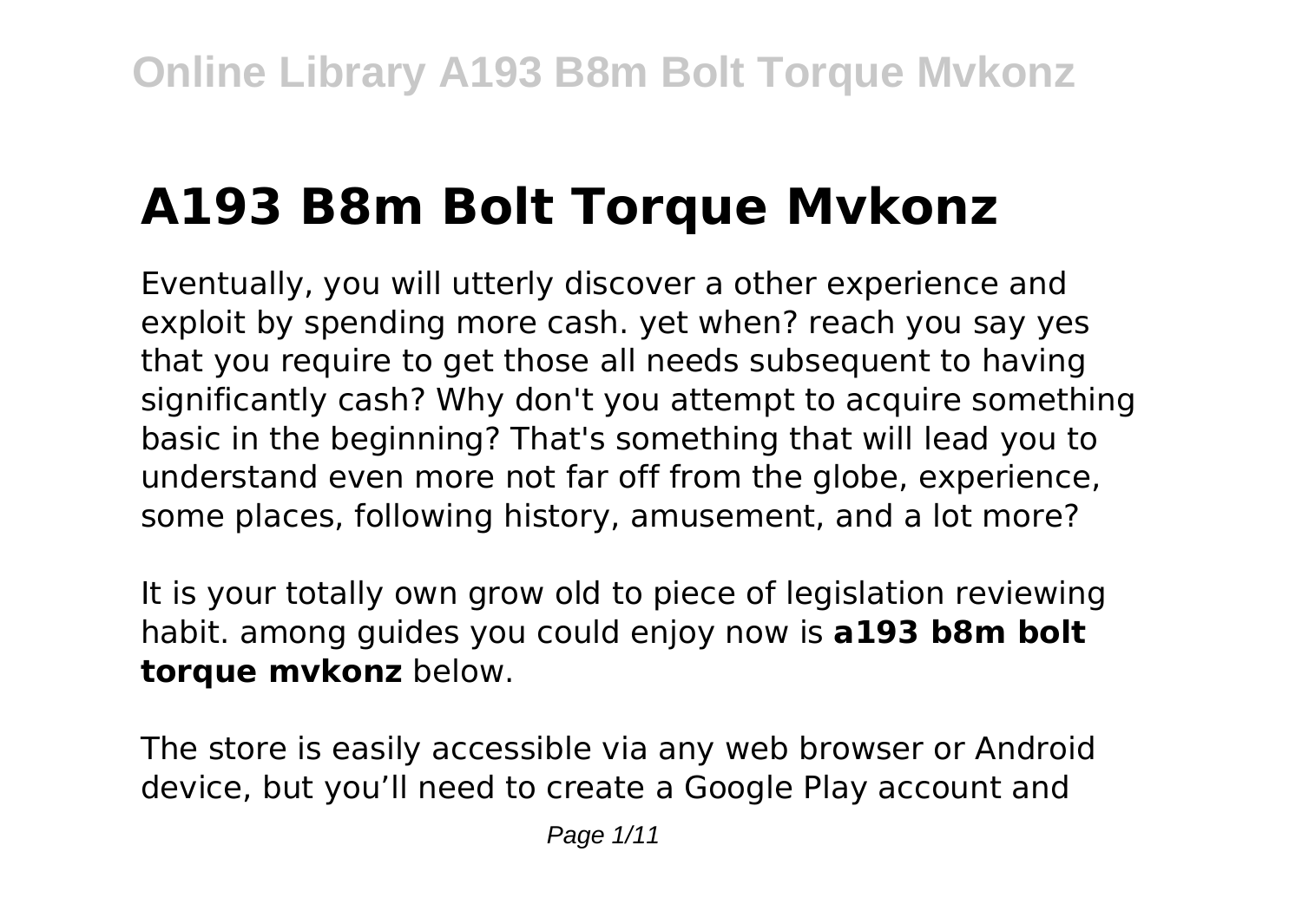register a credit card before you can download anything. Your card won't be charged, but you might find it off-putting.

#### **A193 B8m Bolt Torque Mvkonz**

ASTM A193/A193M B8 and B8M Class 1 Torque-Tension Guide 1/4 20 0.0318 716 29 in-lbs 33 in-lbs 382 5/16 18 0.0524 1180 629 3/8 16 0.0775 1744 9 ft-lbs 10 ft-lbs 930 7/16 14 0.1063 2392 1276 1/2 13 0.1419 3193 1703 9/16 12 0.1819 4094 2183 5/8 11 0.2260 5085 2712 3/4 10 0.3345 7525 4014 7/8 9 0.4617 10389 5541 1 8 0.6057 13629 7269 1 1/4 8 0.9997 ...

### **ASTM A193/A193M B8 and B8M Class 1 Torque-Tension Guide**

ASTM A193 Grade B8M is a material specification for high tensile stainless steel bolts, stud bolts, screws, threaded rods and similar fasteners, for high temperature applications. ASTM A193 B8M is manufactured from chromium-nickel stainless steel alloy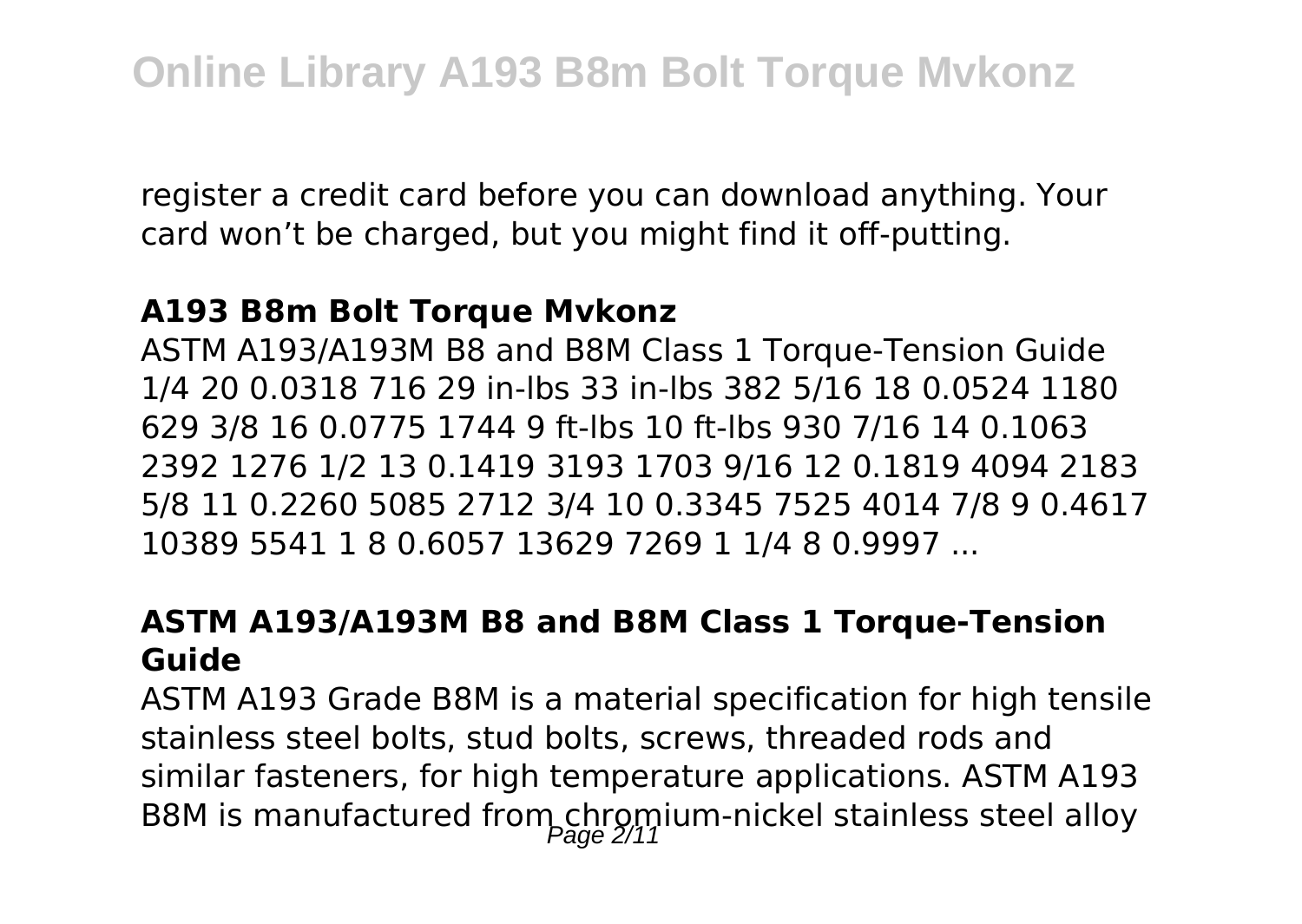316 or uns equivalent S31600 under class 1 and 2 with minimum tensile of 75 and 100 ksi respectively.

#### **ASTM A193 Grade B8M Bolts, Stud Bolts, Fasteners**

A193 Grade B8M class 1 bolts are carbide solution treated with maximum tensile strength requirement of 75 ksi or 515 MPa, yield 30 ksi or 205 MPa, and maximum hardness of 223 HBW whereas Grade B8M class 2 bolts are carbide solution treated and strain hardened to achieve higher tensile requirement of 110 ksi or 760 MPa and 95 ksi or 655 MPa and maximum hardness of 321 HBW or 35HRC.

#### **ASTM A193 Grade B8M - Boltport Fasteners**

Dimensional recommendations for bolts, stud bolts and nuts are shown in below table. Also see table 2 for bolting material recommendations. 2.2 Bolt Lengths. Stud bolt lengths, including the heigh tof two heavy hexagon nuts, are shown as dimension L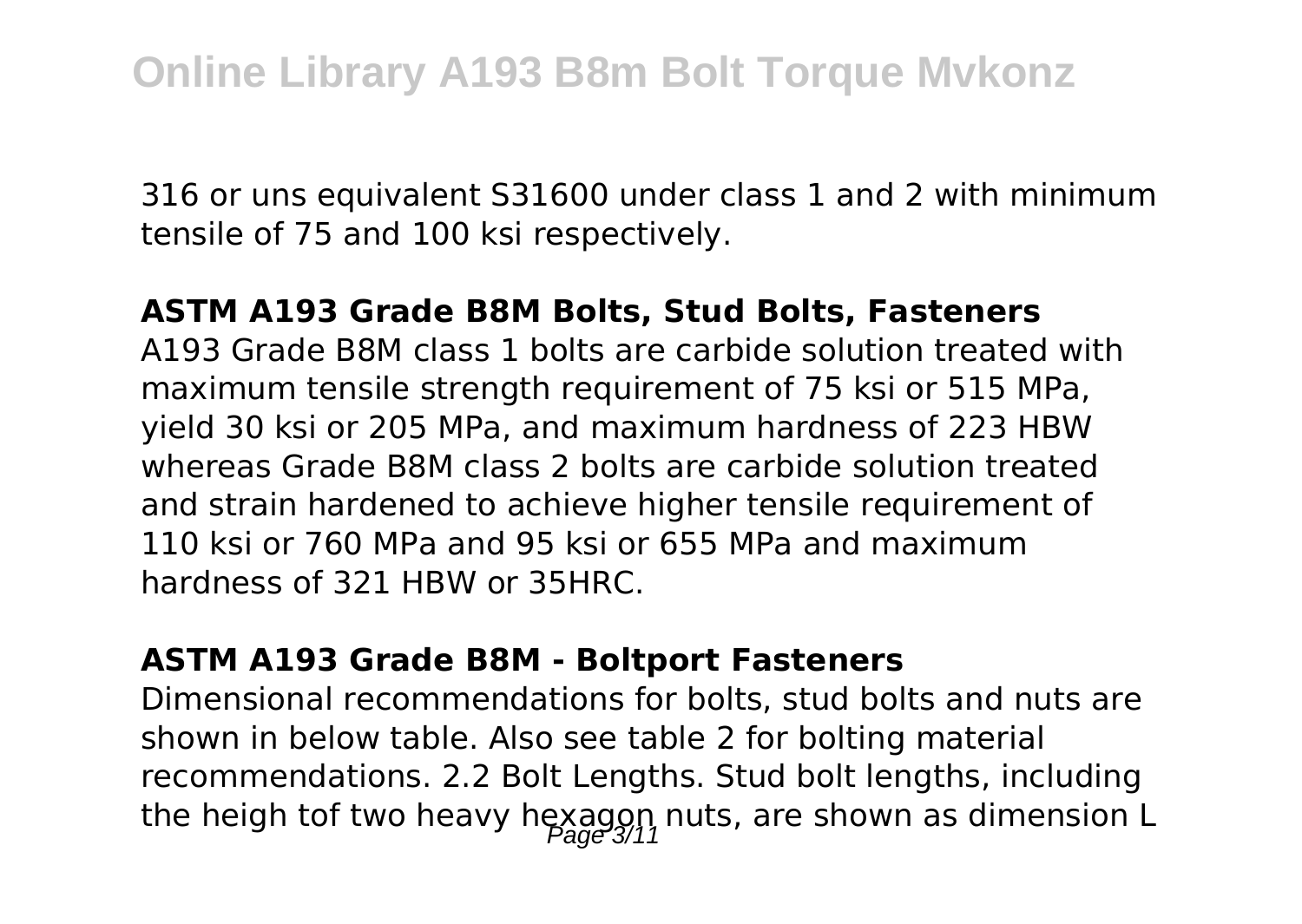in all dimension tables. The tablulated stud bolt length L does not include the height of the ...

### **ASTM A193 Grade B8 ASME B16.5 Stud Bolts - Boltport Fasteners**

TorqBolt is a well known stockist of Pitch Dia ASTM A193 Grade B8M2 Round Barsfrom ¼"-4" & 6mm – 100mm in 1 meter, 3 meter & 6 Meter lengths. All Threaded Bars are Magnetic Particle Examined in accordance with ASTME 709 with Indications & Cracks within 3% of The Diameter as specified in ASTM A193 Specification.

#### **ASTM A193 Grade B8M2 Bolts | Screws | Studs | Stud Bolts ...**

Torque Values: Note: Lubrication: Assembly Instructions: Low Strength Fasteners GP Car Pressure Car High Strength Fasteners GP Car Pressure Car SS - ASTM A193 B8M Class 1 (LS) - GP Car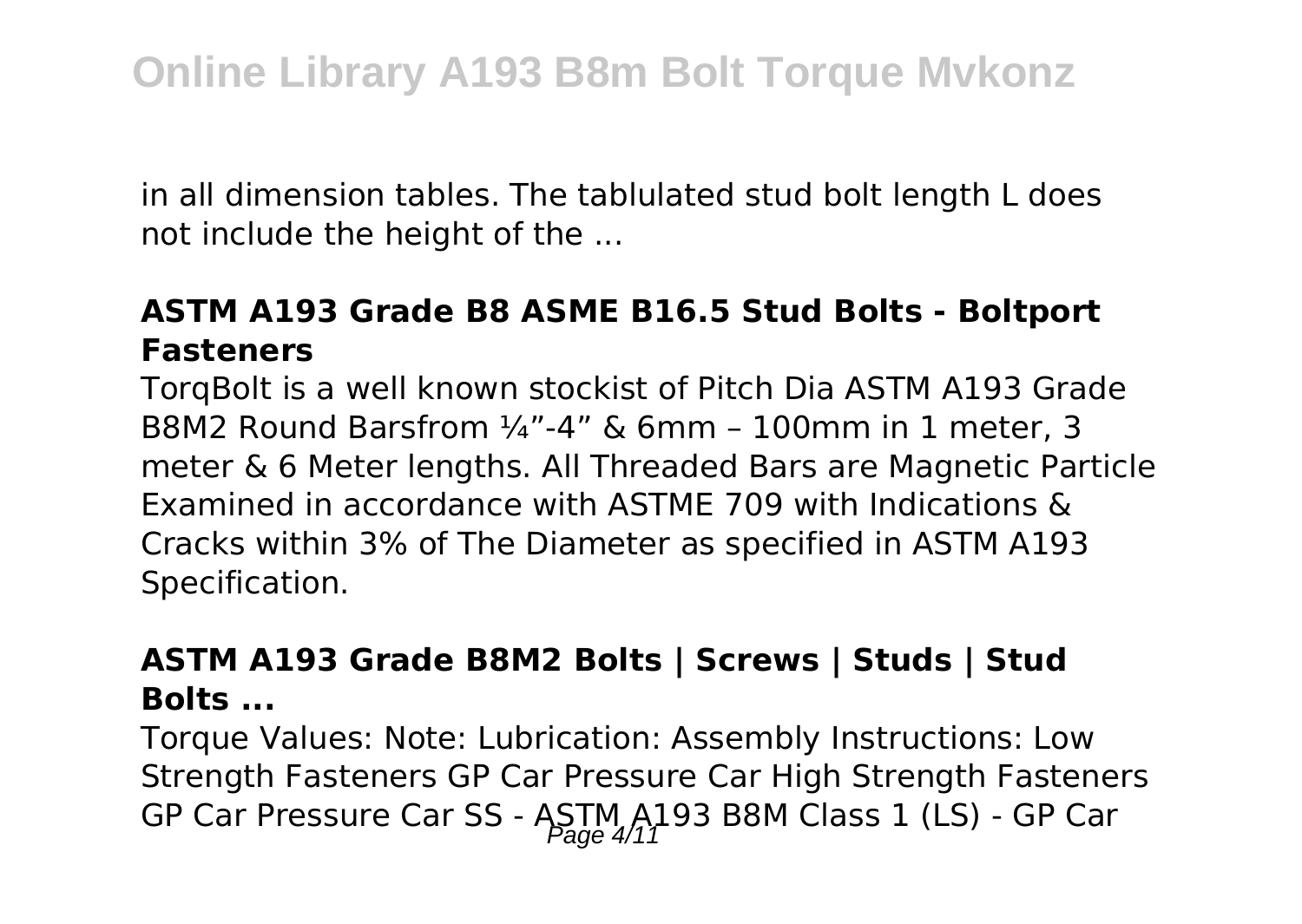NA CS - SAE J429 Grade 5 (HS) - GP Car NA SS - ASTM A193 B8 Class 1 (LS) - GP Car NA CS - SAE J429 Grade 8 GP Car NA CS - ASTM A307 Grade B (LS) - GP Car NA GP ...

#### **2017 Rail Torq-Kit™**

bolting torque table 2a - cold service astm a320 grade l7 stud bolts. bolting torque table 3 - use only with a193 b8, cl1 bolts at 540°c - 650°c on uninsulated flanges. bolting torque table 4 use only with 6061-t6 aluminium flanges. bolting torque table 5 ptfe coated astm a193 b7 and astm 193 b16 stud bolts. bolting torque table 5a - cold ...

#### **Flanges - Bolting Torque Tables - Table 1 - ASTM A193 and ...**

ASTM A193 Grade B7 Torque Chart.  $u =$  The coefficient of friction of the lubricant Figures are a GUIDE only, always consult the manufacturer or area engineer. Torque Chart for ASTM A193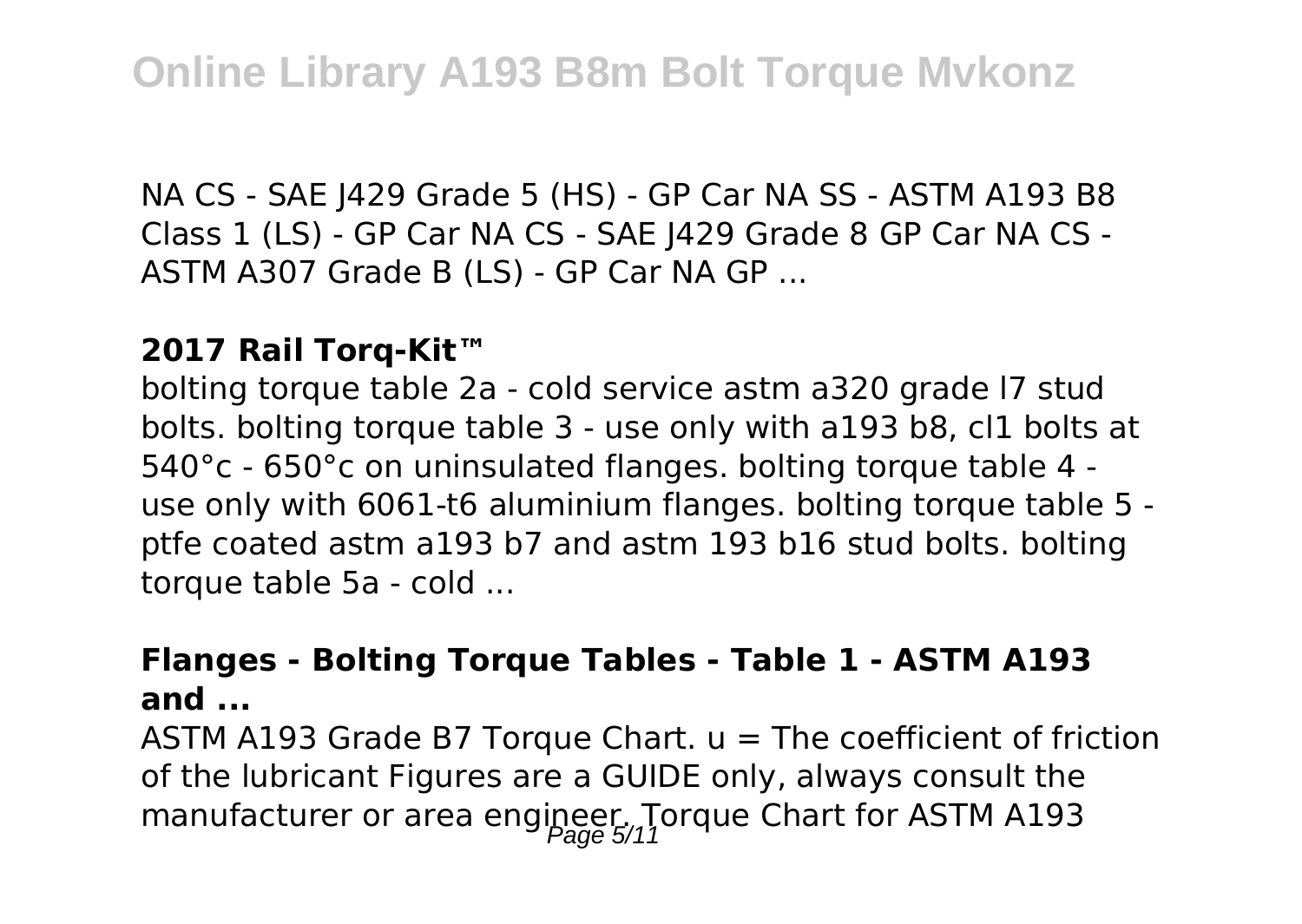Grade B7 Studs in Ft./Lbs. at 100% of yield

#### **ASTM A193 Grade B7 Torque Chart - Boltport Fasteners**

ASTM A193 Grade B7 bolts and threaded studs are manufactured from a chromium-molybdenum steel and are quenched and tempered (heat treated) to develop the desired mechanical properties (strength). Grade B7 is the most common grade of A193 bolts used in construction. B7 threaded studs and short, headed bolts are readily available in the marketplace.

#### **Grades - ASTM A193**

bolting torque table 2a - cold service astm a320 grade l7 stud bolts. bolting torque table 3 - use only with a193 b8, cl1 bolts at 540°c - 650°c on uninsulated flanges. bolting torque table 4 use only with 6061-t6 aluminium flanges. bolting torque table 5 ptfe coated astm a193 b7 and astm 193 b16 stud bolts. bolting torque table 5a - cold  $\ldots$  Page 6/11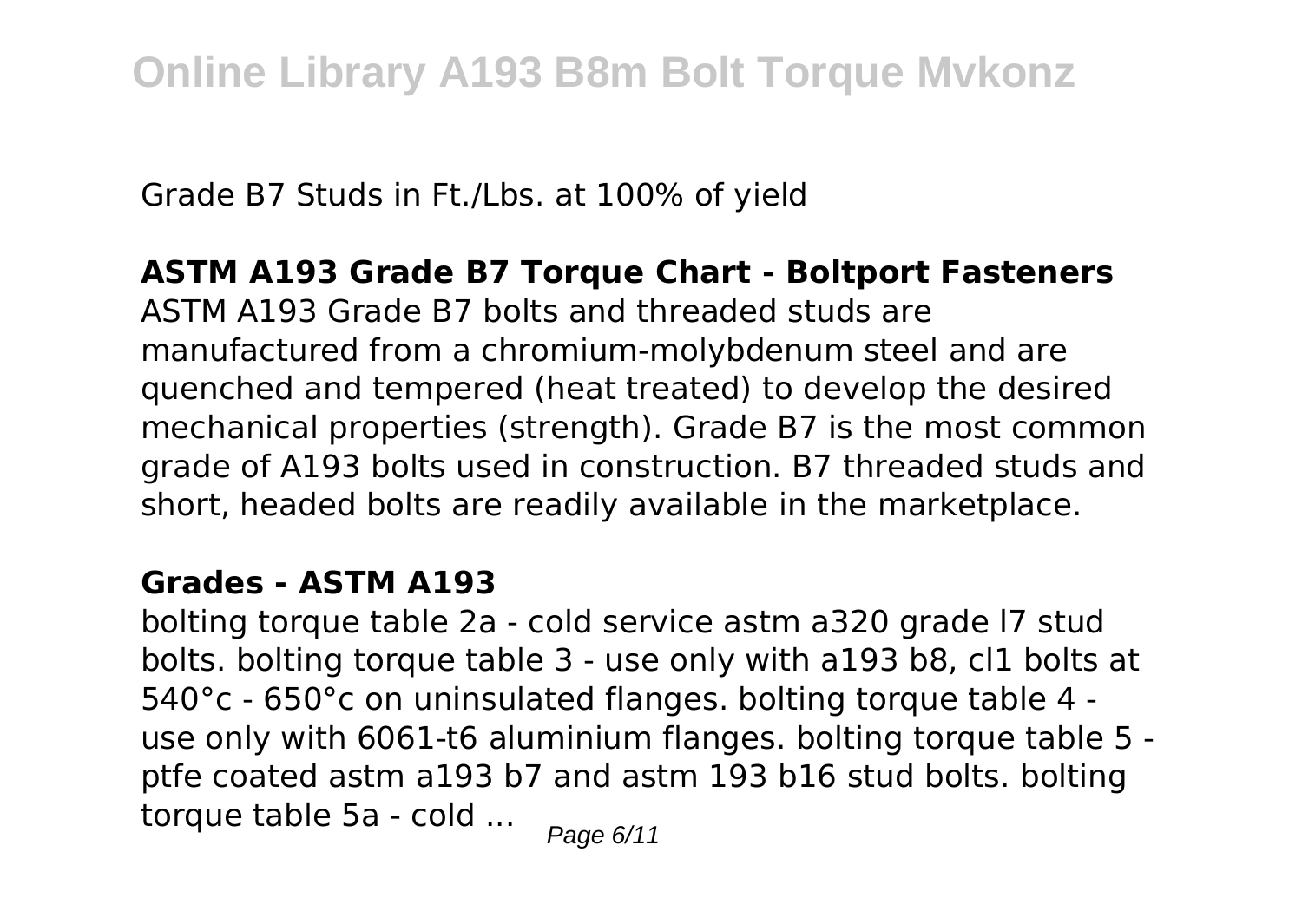#### **Flange Bolt-Up Bolting Torque Table 3 - wermac.org**

ASTM A193 Grade B8M Class 2 Specification for high tensile bolts, screws, stud bolts, anchor bolts, threaded rods, round bars and other externally threaded fasteners, made from 316 stainless steel. This specification covers requirements for chemical composition, mechanical properties, heat-treatment, hardness, recommended nuts-washers and markings for B8M Class 2 fasteners.

**ASTM A193 Grade B8M Class 2 Specification - BoltPort** ASTM A193 Grade B8M Class 2 Stud Bolts Lightning Bolt is an ISO 9001 certified fastener manufacturer for ASTM A193 Grade B8M Class 2 Stud Bolts. In addition to many different sizes and grades of ASTM A193 Grade B8 Stud Bolts, we also carry one of the largest inventories of ASTM A194 Grade 8 & 8M stainless heavy hex nuts in North America.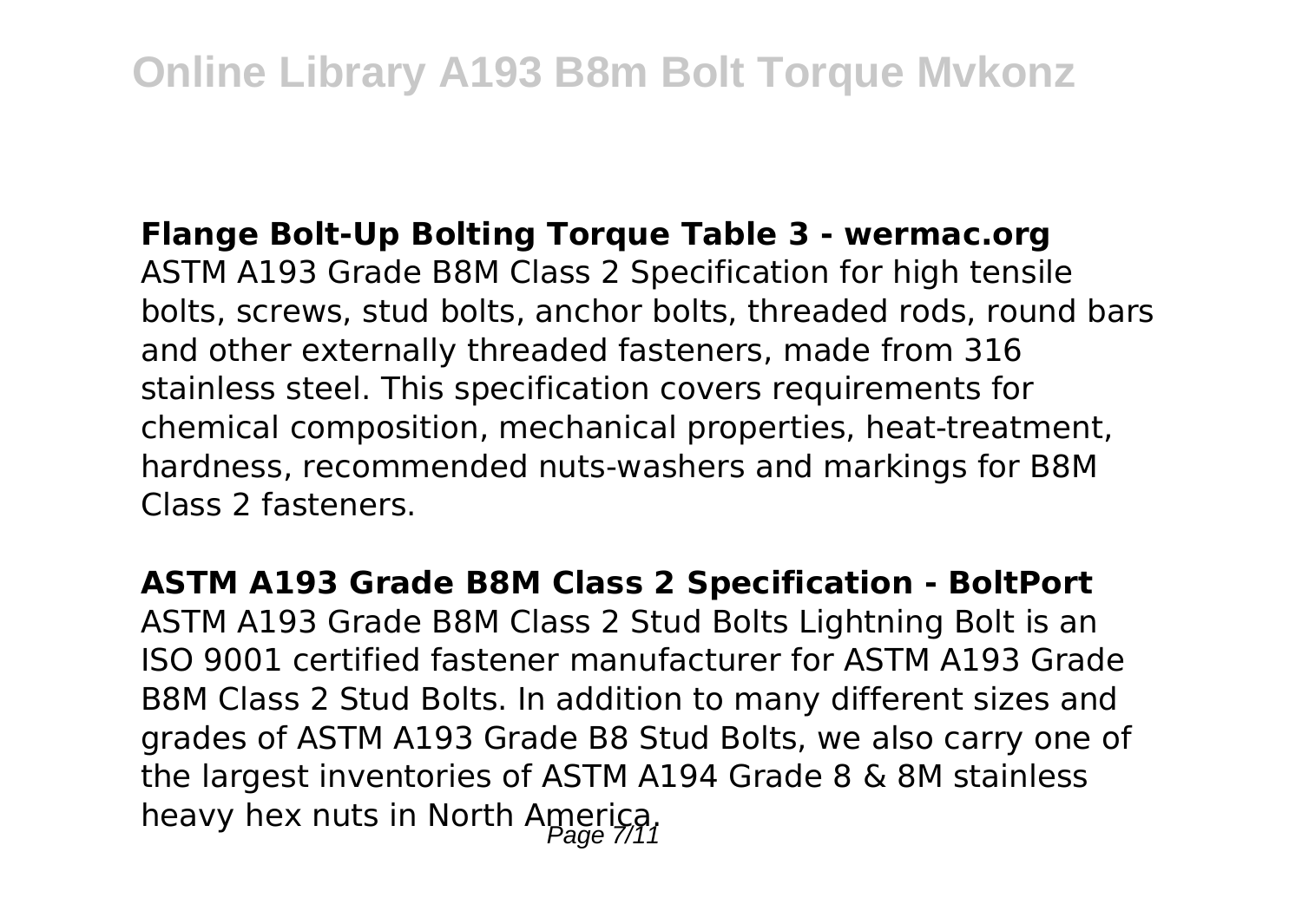# **ASTM A193 Grade B8M Class 2 Stud Bolts**

ASTM A193 Grade B8M This is similar to B8 fasteners except with added Molybdenum. It has better corrosion resistance than B8. Hex Bolts, studs and other fasteners are common to the B8M spec. ASTM A193 Grade B8 Class 2 Studs, bolts, and other fasteners found in this grade are considered the same as B8 except strain hardened. This is a cold ...

## **Fastener Specifications ASTM A193, A320, A307, A325, A593**

ASTM A193 Grade B8M Class 2. ASTM A193 Grade B8M Class 2 is a carbide solution treated and strain hardened 316/316L stainless steel bolting material specification, with higher tensile strength requirement of 125 ksi or 860 MPa and 100 ksi or 690 MPa and maximum hardness of 321 HBW or 35HRC.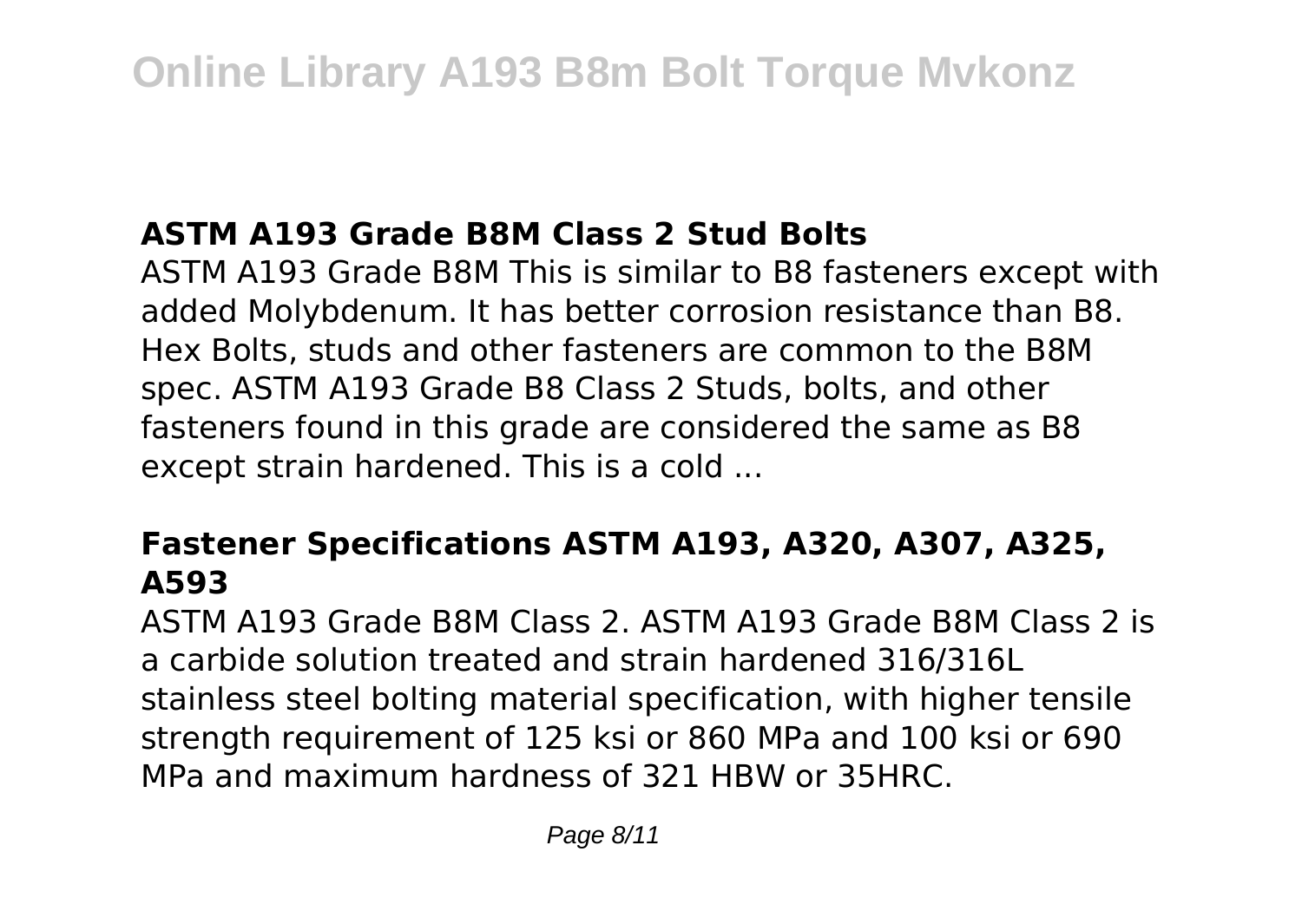#### **ASTM A193 Grade B8M Class 2 - Boltport Fasteners**

ASTM A193 Bolts. The specification for ASTM A193 covers alloy and stainless steel bolting for pressure vessels, valves, flanges, and fittings for high temperature or high pressure service, or other special purpose applications. The ASTM A193 specification covers bars, bolts, screws, studs, stud bolts, and wire.

#### **ASTM A193 Bolts Studs and Rods | Atlanta Rod and ...**

TABLE III (ASTM A193 B8M (Type 316) - Class 2 Material) with data for RCH-Series Hydraulic Cylinders: Torque and Load Values for A193 B8M (Type 316) - Class 2 Stainless Steel Material (Reduced Edge Distances Require Lower Values) Nominal Anchor Size: Tensioning Torque (Ft. Lb.) Setting and Tensioning Load (Pounds) .81 Fy - .85 Fy : Hydraulic ...

# **Table III Load and Torque Values for other Materials** A193 Grade B8 Bolt and ASTM A193 B8m material is some of the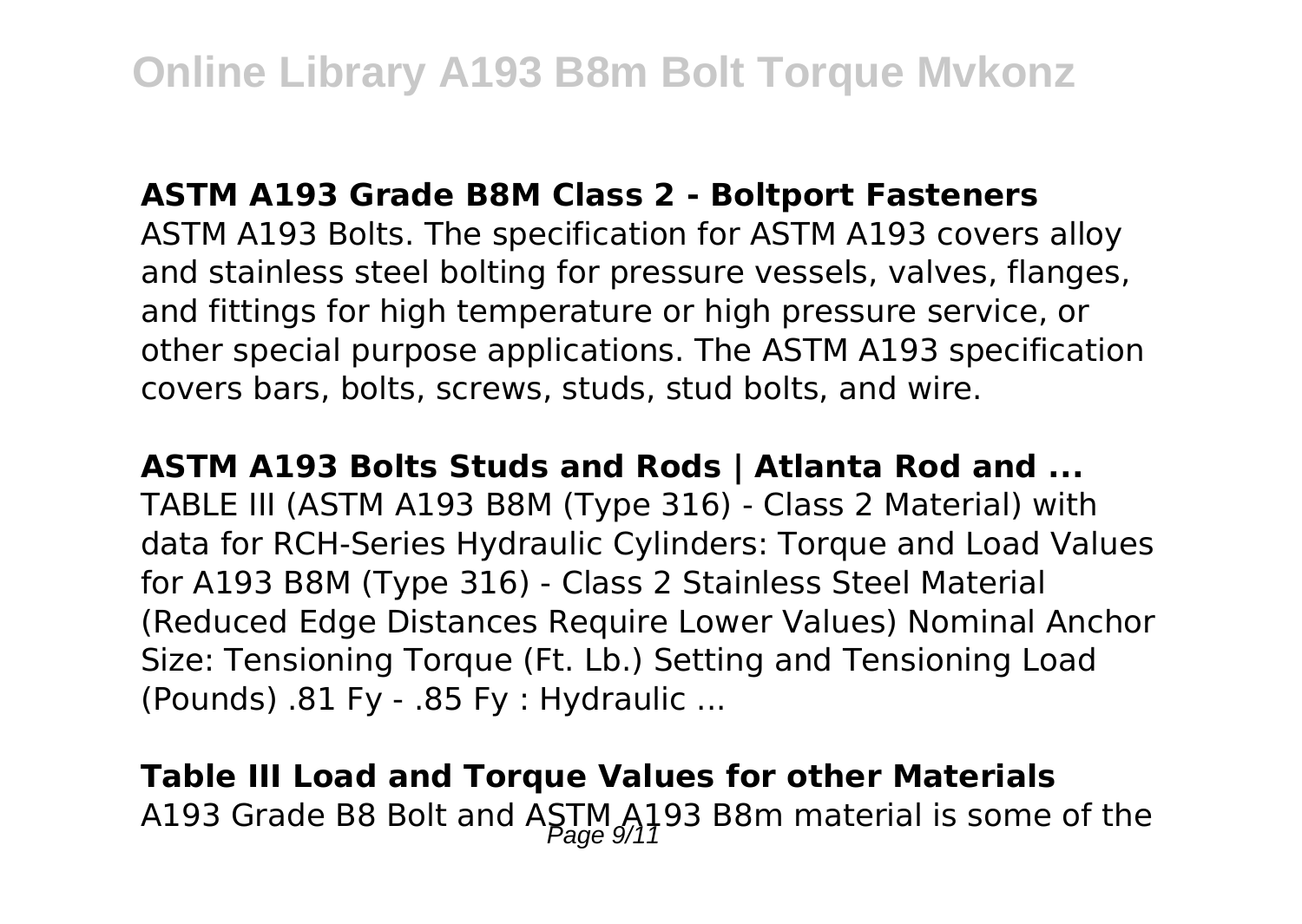toughest fasteners. These ASME SA193 B7 sturdy fasteners are used to connect heavy materials. Steel Tubes India is a leading manufacturer & stockist of A193 B7 Alloy steel Fasteners including ASTM A193 B7 Long Bolts and ASME SA193 B7 12 Point Bolts in Mumbai, India. A193 Bolts ...

#### **ASTM A193 B7 Bolts, A193 Bolts Material, A193 Grade B8 Bolt**

This info and more on our specialized A193 Microsite Originally approved in 1936, this specification is heavily utilized in petroleum and chemical construction applications. The ASTM standard covers alloy steel and stainless steel bolting materials for high temperature or high pressure service.

#### **ASTM A193 - Portland Bolt**

a193 b8m bolt torque mvkonz, professione scrittore come scrivere e pubblicare un libro imparare il mestiere di copywriter